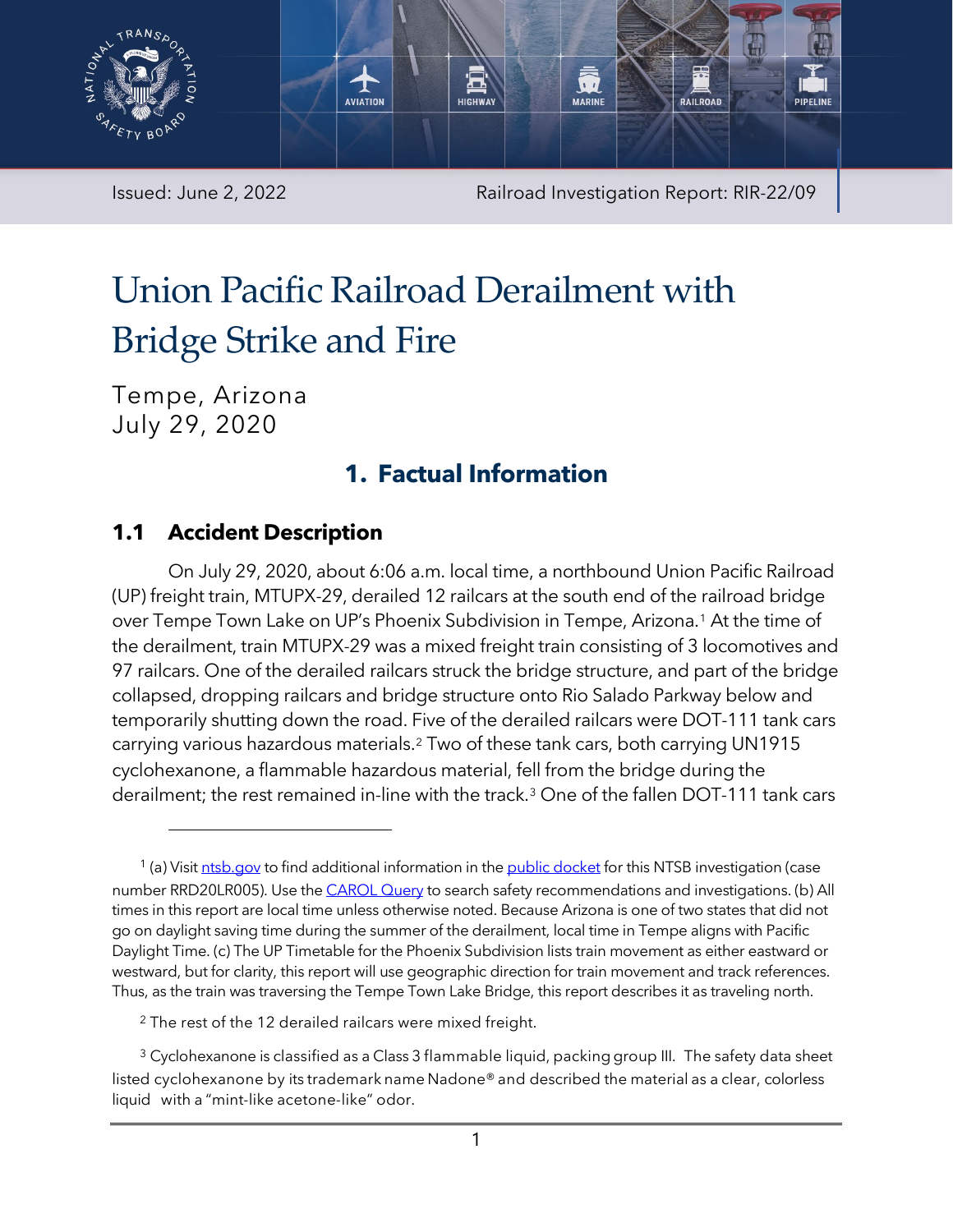#### Union Pacific Railroad Derailment with Bridge Strike and Fire RIR-22/09

released about 2,200 gallons of cyclohexanone, creating a pool of hazardous material below the damaged bridge. The cyclohexanone did not ignite, and no other tank cars were breached. Derailed lumber cars, which remained on the bridge, caught fire during the derailment. Some lumber fell onto and near the road, where it burned for several hours. (Se[e figure 1.](#page-1-0)) There were no fatalities; one firefighter was treated for smoke inhalation at the scene. UP estimated the damage costs to be about \$485,000 for railroad equipment, \$435,000 for track and structures, and \$10 million for the bridge. On the morning of the derailment, the sky was clear, and the temperature was 90°F with north-by-northwest winds at 5–8 mph.



**Figure 1.** Aerial view of the derailment scene. (Photo courtesy of Union Pacific Railroad.)

<span id="page-1-0"></span>On July 28, 2020, a UP crew (comprising an engineer, a conductor, and a brakeman) assumed control of train MTUPX-29 at the Tucson Yard in Tucson, Arizona, for an overnight trip to Phoenix, Arizona. National Transportation Safety Board (NTSB) investigators interviewed all three crew members. According to these interviews, train MTUPX-29 approached Tempe Town Lake Bridge the next morning from the south.[4](#page-1-1) As the train approached the bridge, it began slowing from about 40 mph to about 23 mph

<span id="page-1-1"></span><sup>4</sup> The Tempe Town Lake bridge was a steel span bridge crossing over Rio Salado Parkway and Tempe Town Lake. The southern approach included a wooden trestle with a ballast deck. The bridge supported a single main line track.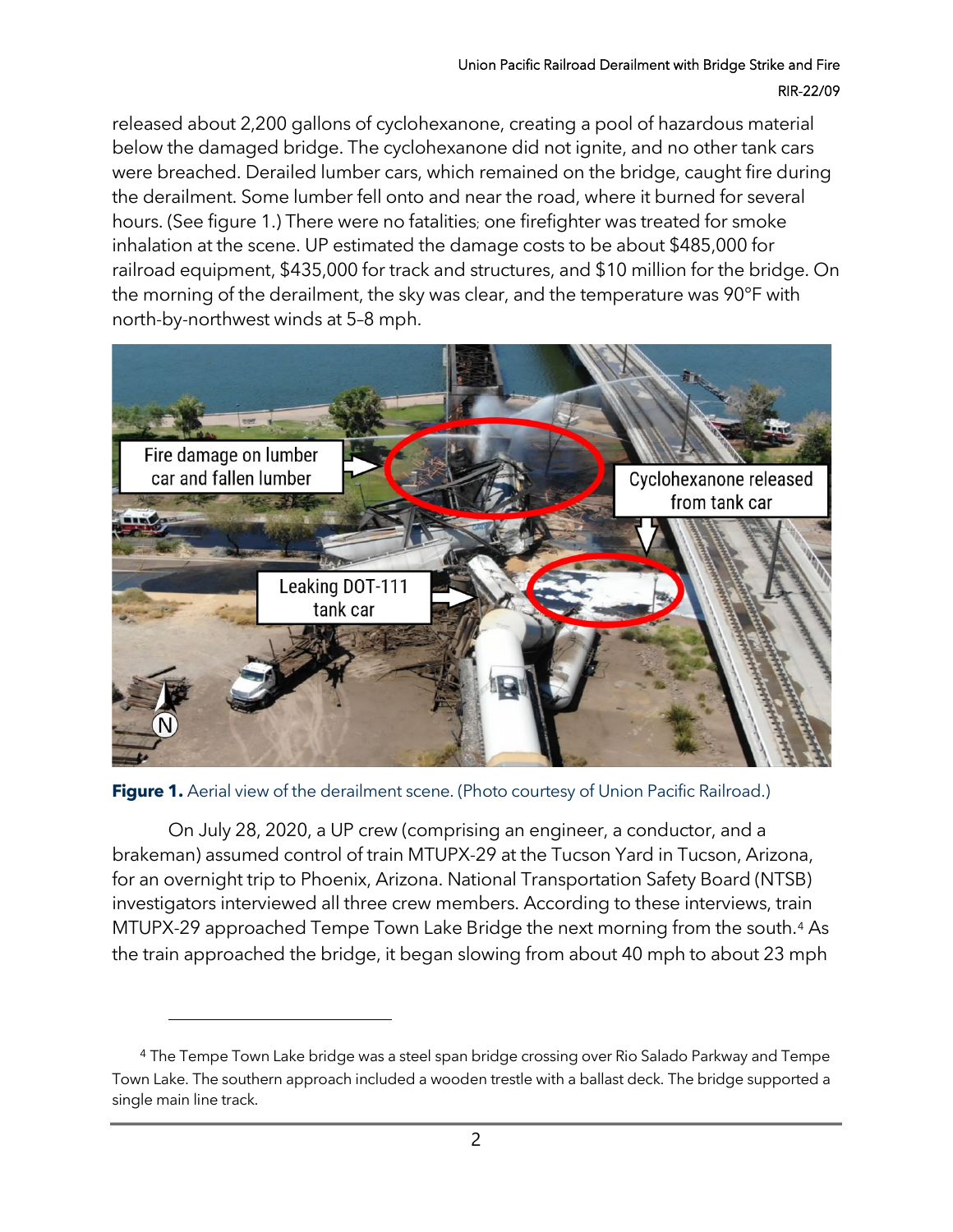#### Union Pacific Railroad Derailment with Bridge Strike and Fire RIR-22/09

in compliance with a permanent 2[5](#page-2-0)-mph speed restriction that began at milepost 915.8.<sup>5</sup> The train maintained a speed under 25 mph over the wooden trestle approach and onto the bridge itself. The head end of the train crossed the bridge without the crew noticing anything unusual. Event recorder data showed that shortly afterward, at 6:06 a.m., the train sustained an automatic emergency braking, slowing to a stop from a speed of 23 mph.<sup>[6](#page-2-1)</sup>

NTSB investigators reviewed surveillance camera images from a southbound Valley Metro train crossing an adjacent bridge at the time of the derailment. These images showed a spark burst from an MTUPX-29 railcar striking a critical member of the bridge's first steel span on its east side.[7](#page-2-2) After the initial strike, the top chord of the bridge buckled and the steel span collapsed. The failure spread up-track from the initial failure point, collapsing part of the wooden trestle. Subsequent images of the south end of the bridge showed derailed railcars colliding with each other and falling into the void opened by the bridge collapse. A single tank car, GATX 90208, began leaking cyclohexanone.

After the train stopped, the brakeman began to walk back along its length to identify the cause of the emergency braking. He saw smoke and burning lumber cars near the south end of the bridge. UP dispatch radioed the crew and told them that the Tempe Fire Medical Rescue Department was aware of the derailment and fire.

A witness near the scene called 911 at 6:07 a.m., and the Tempe Police Department began establishing a perimeter by 6:11 a.m. Subsequent emergency response also included the Tempe Fire Medical Rescue Department. Emergency response efforts focused on suppressing the fire, which involved parts of the bridge structure and the lumber spilled from derailed railcars, and on containing the spilled cyclohexanone, which did not ignite.

#### **1.2 Before the Accident**

<span id="page-2-0"></span><sup>5</sup> UP's 25-mph speed restriction includes both a curved section of Class 3 track (subject to a Federal Railroad Administration (FRA) limit of 40 mph) and the Class 2 track within the bridge limits (subject to an FRA limit of 25 mph). See Title 49 *Code of Federal Regulations* Part 213.9.

<span id="page-2-1"></span> $6$  A train can sustain automatic emergency braking when one of the air hoses that connects the air brakes on each individual car becomes disconnected. Train air brakes are designed to activate and apply maximum braking force on all railcars whenever railcars come uncoupled—in this case, during a derailment that split the train near its midpoint.

<span id="page-2-2"></span><sup>7</sup> A *critical member* is a tensioned part of a bridge whose failure is likely to cause part or all of the bridge to collapse.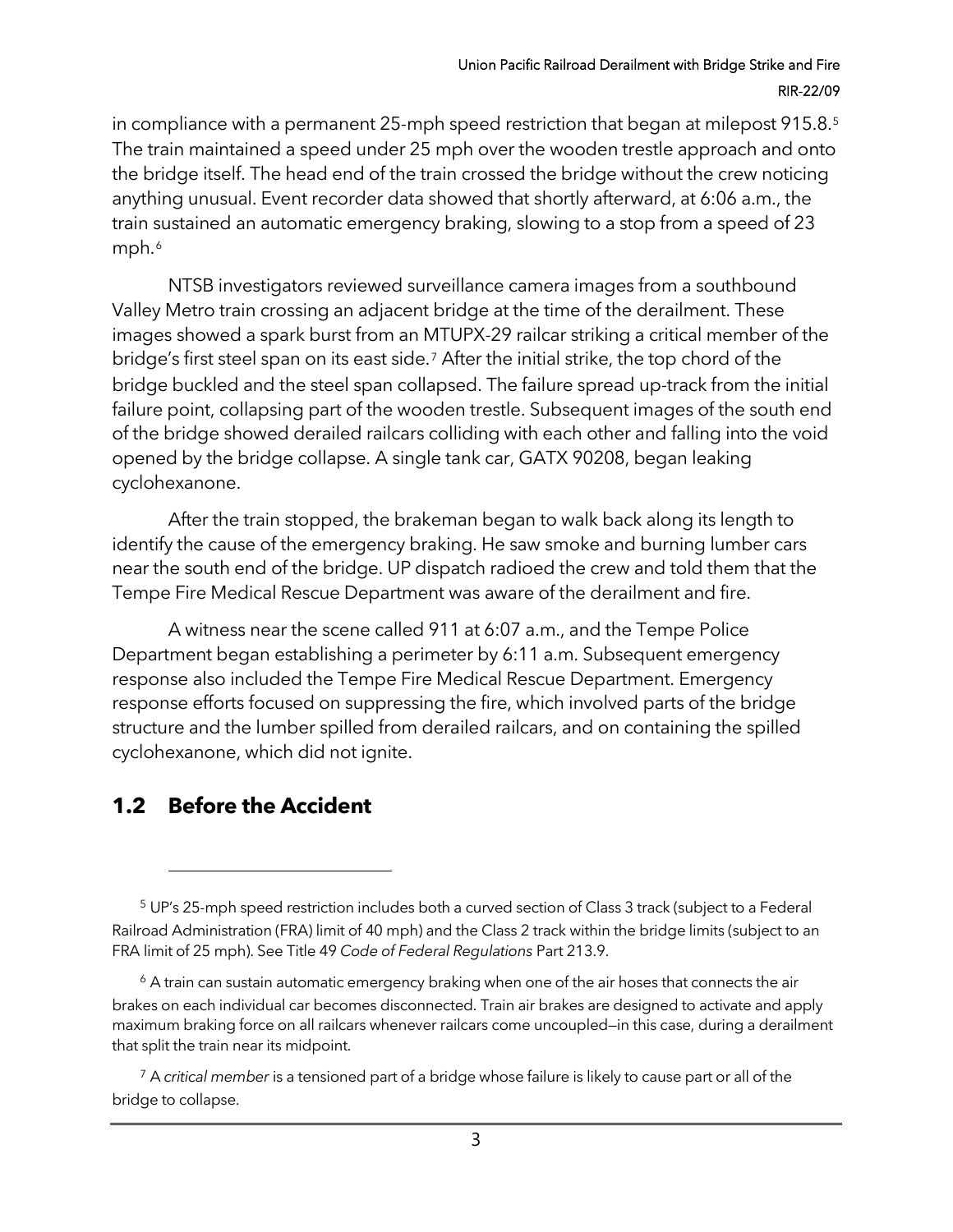The UP train crew reported for duty about 9:05 p.m. on July 28, 2020, at the Tucson Yard in Tucson, Arizona. They assembled MTUPX-29 and left the yard, bound for Phoenix, Arizona, with 3 locomotives and 102 railcars. After a brief stop in Magma, Arizona, the crew dropped off six railcars and picked up one in Randolph, Arizona. The train had 97 mixed freight railcars at the time of the derailment.

The NTSB's review of UP's records found that all derailed hazardous materials tank cars passed their pre-trip inspections.

## **1.3 Equipment Inspections and Rail Reconstruction**

Railcars 49–60 (counting backward from the head of the train) derailed. While inspecting the derailed railcars, investigators discovered that railcars 48 and 49 had marks on their wheels consistent with having traversed a broken or damaged rail head.[8](#page-3-0) (See [figure 2.](#page-4-0)) Railcar 48 had a mark on the trailing axle and railcar 49 had marks on the leading two axles; the marks were on three consecutive axles across two railcars. The marks were all on the east wheels. Investigators found no other marks of this kind on the train's other wheels.

In reconstructing the damaged rails, investigators found rail-end batter on a rail segment from the eastern rail about 30 feet south of the first steel span, where the track was supported by a ballast deck over a wooden trestle.<sup>[9](#page-3-1)</sup> (See [figure 3.](#page-4-1)) The segment exhibited departing-end batter, and no other recovered segments exhibited rail batter of any kind. The NTSB's metallurgical analysis of the rail segment found no signs of rail fatigue or defects, but examination of the fracture face revealed a chevron pattern (shown in white in the figure) and micro features (marked with yellow arrows) consistent with overstress.<sup>10</sup>

<span id="page-3-2"></span><sup>10</sup> A *chevron pattern*, also known as a river pattern, is a pattern of marks that look like nested letters "V" or herringbone. A chevron pattern forms as a crack propagates from the origin of a fracture.

 $8$  Railcar 48 was a loaded hopper car (TILX 518747), and railcar 49 was loaded tank car (NATX 160112).

<span id="page-3-1"></span><span id="page-3-0"></span><sup>9</sup> *Rail-end batter* is damage sustained when a wheel passes over a broken rail. The ends of the rail are referred to as the *departing end*, which is located on the up-track side of the break, and the *receiving end*, which is on the down-track side of the break. *Departing-end batter* is deformation at the vertical face of the rail end, and can occur when a misalignment or gap between the two rail ends allows the wheel to drop below the surface of the delivering rail. *Receiving-end batter* is corresponding deformation where the wheel strikes the receiving end.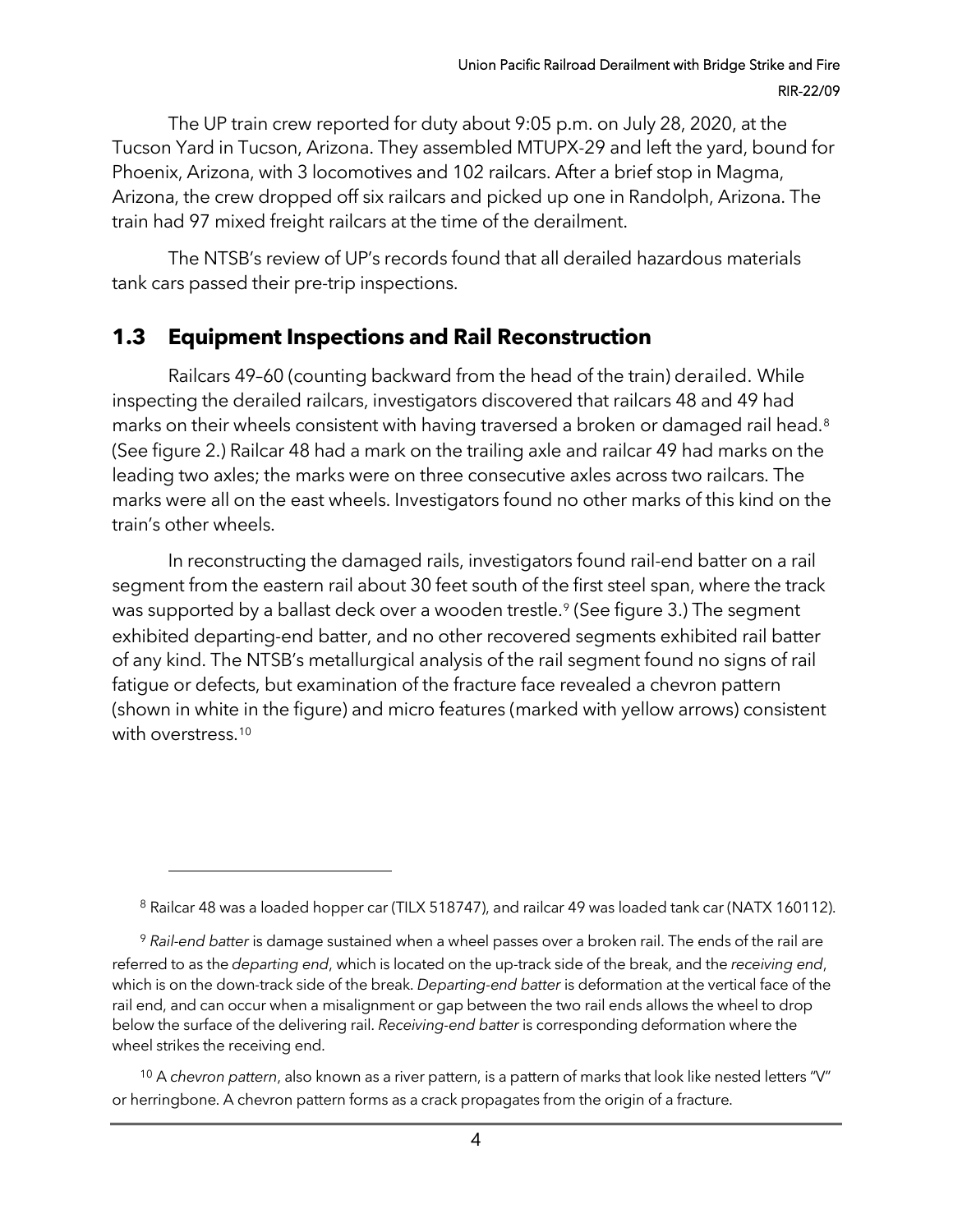#### Union Pacific Railroad Derailment with Bridge Strike and Fire RIR-22/09



<span id="page-4-0"></span>



<span id="page-4-1"></span>**Figure 3.** The facture face of a recovered rail segment.

NTSB investigators reviewed UP's track inspection records from the 2 months before the derailment and found that UP conducted its last inspection of the track near the derailment site on July 27, 2020.[11](#page-4-2) (See section [1.4.1](#page-5-0) for more information on the Federal Railroad Administration's regulations on track inspection.) UP's inspection identified no track defects near the derailment site. Investigators also examined images of the track and bridge captured by MTUPX-29's front-facing locomotive camera shortly before the derailment; no anomalies were apparent in these images. The images did show that the inner guard rail (IGR) on the Tempe Town Lake Bridge included a flare portion only north of the steel structure, not south of it.[12](#page-4-3) With this IGR configuration, southbound trains derailing immediately before the steel spans would encounter an IGR, but northbound trains would not. Based on a review of UP's maintenance and inspection records, the south-end IGR flare portion had been removed for previous bridge work and not been replaced by the time of the derailment.

Investigators' examination of tank car GATX 90208 identified a damaged manway cover as the source of the leak; one of the six bolts designed to maintain pressure on the manway gasket had been sheared away, weakening the seal. Based on images from the Metro Valley surveillance cameras and the final disposition of the tank, GATX 90208 fell

<span id="page-4-2"></span><sup>11</sup> These inspections were conducted in accordance with FRA requirements under Title 49 *Code of Federal Regulations* 213.

<span id="page-4-3"></span><sup>12</sup> (a) An *inner guard rail* is a structure installed within the track gage meant to keep derailed equipment from moving laterally. (b) The *flare portion* of an inner guard rail is a tapered pair of in-gage rails that come to a point.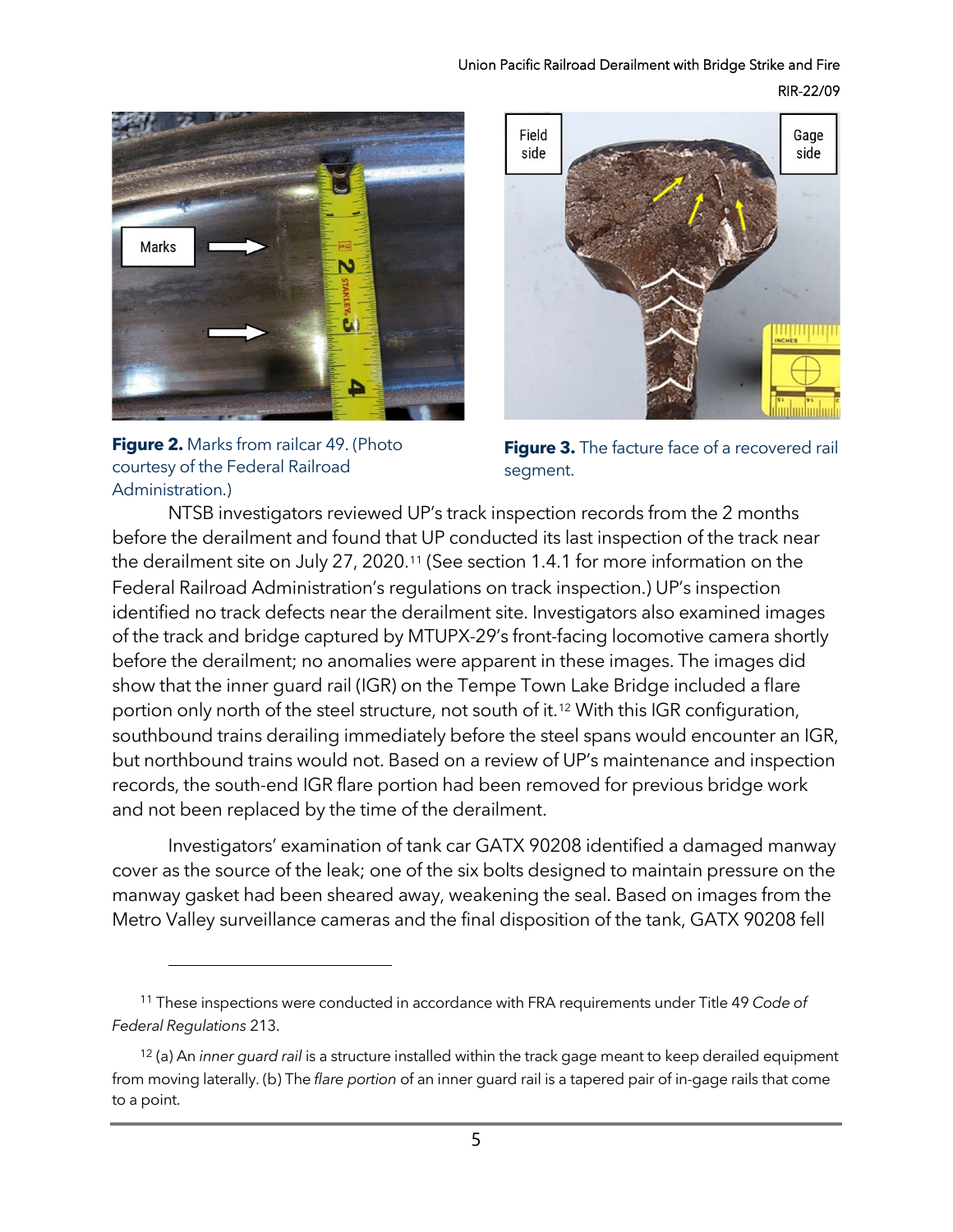about 20 feet and first struck the ground with its B-end (the leading end), coming to rest on its left side. The missing bolt was on the left (ground-facing) side of the manway cover. GATX 90208 itself met the design specifications for a DOT-111 tank car. (See sectio[n 1.4.3](#page-5-1) for details on the DOT-111 specification.)

## **1.4 Policies and Regulations**

#### <span id="page-5-0"></span>**1.4.1 Track Inspection**

Under Federal Railroad Administration requirements in Title 49 *Code of Federal Regulations* Part 213.233 Subpart F, railroads must visually inspect Class 2 track at least once each week and Class 3 track at least twice each week. UP inspected its main line tracks twice each week, including the track near the derailment site.

#### **1.4.2 Union Pacific Inner Guard Rail Standards**

UP engineering standards prescribe IGRs for several types of bridges, including through-truss bridges.[13](#page-5-2) The Tempe Town Lake Bridge was a through-truss design. Diagrams accompanying the engineering standards show that an IGR flare portion should extend at least 50 feet beyond the bridge structure the IGR is meant to protect.

#### <span id="page-5-1"></span>**1.4.3 DOT-111 Tank Car Specification**

Under Title 49 *Code of Federal Regulations* Part 179, a DOT-111 railcar is a nonpressurized tank car now being phased out in favor of the more robust DOT-117 standard; the three DOT-111 tank cars discussed in this report were scheduled for retirement in 2029. A DOT-111 has a thinner shell than the new DOT-117 standard, and it is not required to have head shields to protect the tank car's integrity during contact with adjacent railcars. The fittings and valves are not protected against being sheared off in a collision or other kinetic event. These tank cars are not fully jacketed with insulation and do not have a pressure relief device sized to protect against rupture in the event of a large fire.

## **1.5 Postaccident Actions**

When UP rebuilt the Tempe Town Lake Bridge, it included IGR flare portions extending at least 50 feet north and south of the structures that require protection. The

<span id="page-5-2"></span><sup>13</sup> Union Pacific Railroad, "Double Inside Guard Rail for Open Deck Bridges," *Union Pacific Engineering Standards*, Revised September 29, 2009.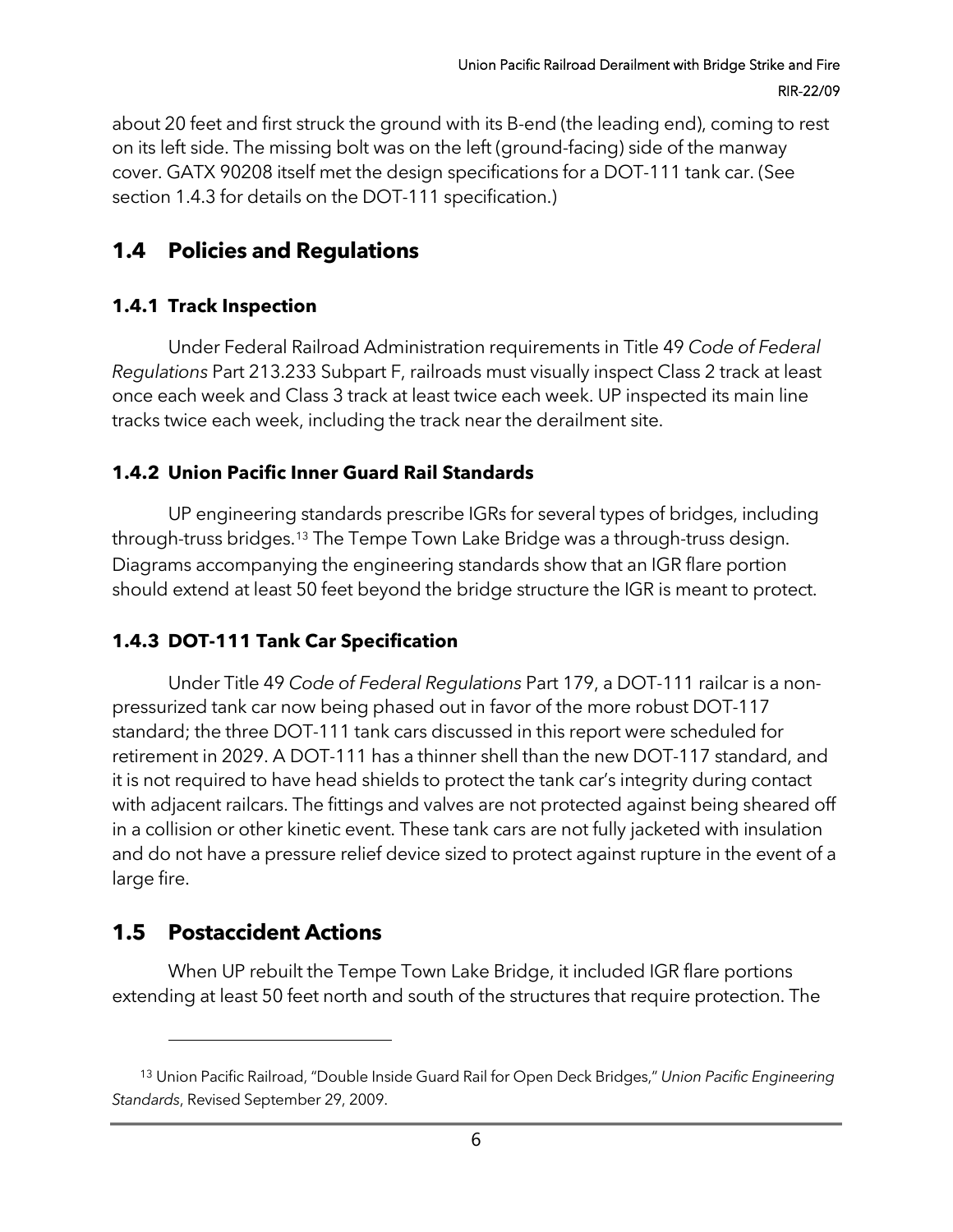new IGR configuration aligns with UP's engineering standards as discussed above. These flare portions are designed to keep derailed equipment in-line with the track, preventing contact with critical members even when a derailment occurs south or north of the steel spans themselves.

# **2. Analysis**

Train MTUPX-29 was operating on a single main track at 23 mph while crossing the Tempe Town Bridge when 12 of its 97 railcars derailed. One of the derailed railcars struck the bridge structure, causing part of the bridge to collapse, temporarily shutting down Rio Salado Parkway. Derailed lumber railcars spilled lumber, feeding a fire on and below the bridge. One tank car released about 2,200 gallons of cyclohexanone, which did not ignite, creating a pool below the damaged bridge.

## **2.1 Hazardous Materials**

Five DOT-111 tank cars carrying hazardous material derailed. Two, both carrying cyclohexanone, fell into the void opened by the bridge collapse. One of these fallen tank cars, GATX 90208, released cyclohexanone from a damaged manway cover. GATX 90208 passed its pre-trip inspections and was within legal specifications; it failed only after being subjected to a highly unusual derailment scenario: a fall of about 20 feet that sheared a bolt upon contact with the ground. The DOT-111 specification is currently being phased out in favor of the more robust DOT-117.

## **2.2 Point of Derailment**

The first physical evidence of abnormal operation is a mark on the rearmost eastside wheel of railcar 48, which indicates that it traversed a broken rail end. The lack of marks on wheels up-train of railcar 48 indicates that the first 47 cars traversed the rails normally, without encountering any rail breaks.

Marks on the first two east-side wheels of railcar 49 show that they too rolled over the broken rail end. Subsequent wheels did not exhibit similar marks, indicating that the train had derailed far enough that wheels were no longer traversing the broken rail end.

Rail reconstruction identified a single segment of rail, about 30 feet from the bridge's first steel span, that showed rail-end batter, a type of damage inflicted by wheels traversing a broken rail end. Given the wheel marks and the single rail segment exhibiting rail-end batter, physical evidence places the initial point of derailment at this broken rail. Forty-seven railcars traversed the rail normally before it broke under the 48th. The final two east-side wheels of railcar 49 (and all the wheels of 11 subsequent cars) derailed far enough that they were no longer traversing the broken rail end, as shown by their lack of marks.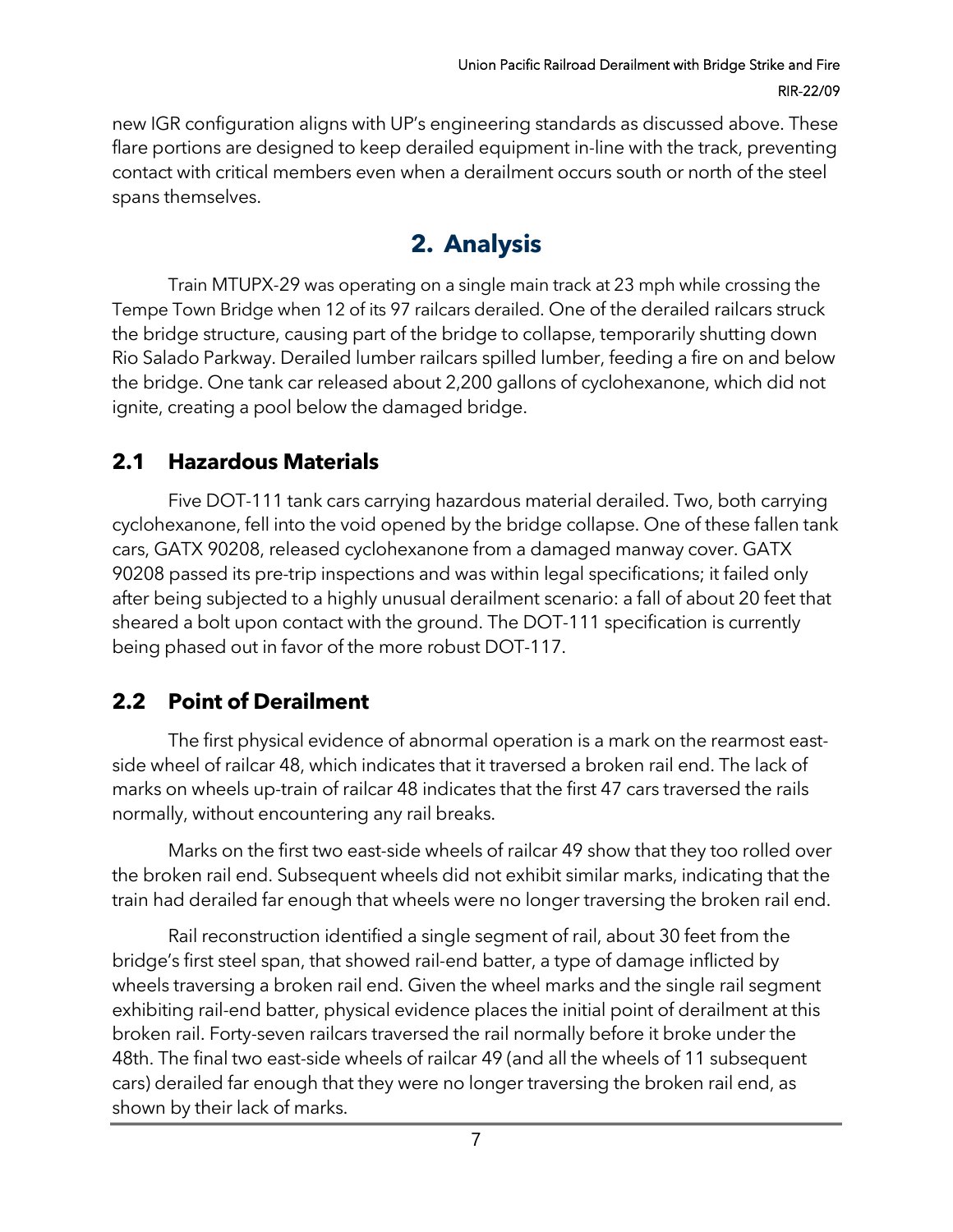## **2.3 Rail Breakage**

Metallurgical analysis of the rail near the derailment point did not identify any signs of fatigue or flaws. The fracture pattern is consistent with overstress, suggesting that the rail broke due to forces applied immediately before the derailment.

## **2.4 Bridge Strike and Collapse**

A review of surveillance images showed that, during the derailment, railcars moved laterally (east) until one struck the first steel span. The strike compromised a critical member, leading to the bridge's partial collapse. Although the track over the steel spans featured an IGR, the track over the trestle portion of the bridge did not. The derailment occurred on this unprotected stretch of track just south of the steel structure. As a result, derailed railcars were able to move laterally until they encountered the bridge itself.

After rebuilding the bridge, Union Pacific installed a flare portion of IGR at both ends of bridge in accordance with their engineering standards to mitigate derailments by keeping derailed equipment in-line with the track. If kept in-line, equipment is less likely to strike the bridge structure and cause damage or a collapse.

# **3. Probable Cause**

The National Transportation Safety Board determines that the probable cause of the Union Pacific Railroad freight train derailment and subsequent bridge collapse on July 29, 2020, was a broken rail located on the ballast deck portion of the wooden trestle approach about 30 feet from the steel bridge. Contributing to the severity of the derailment was the absence of an inner guard rail preceding the steel bridge structure, which allowed the derailed equipment to move laterally into the bridge structure and cause its collapse.